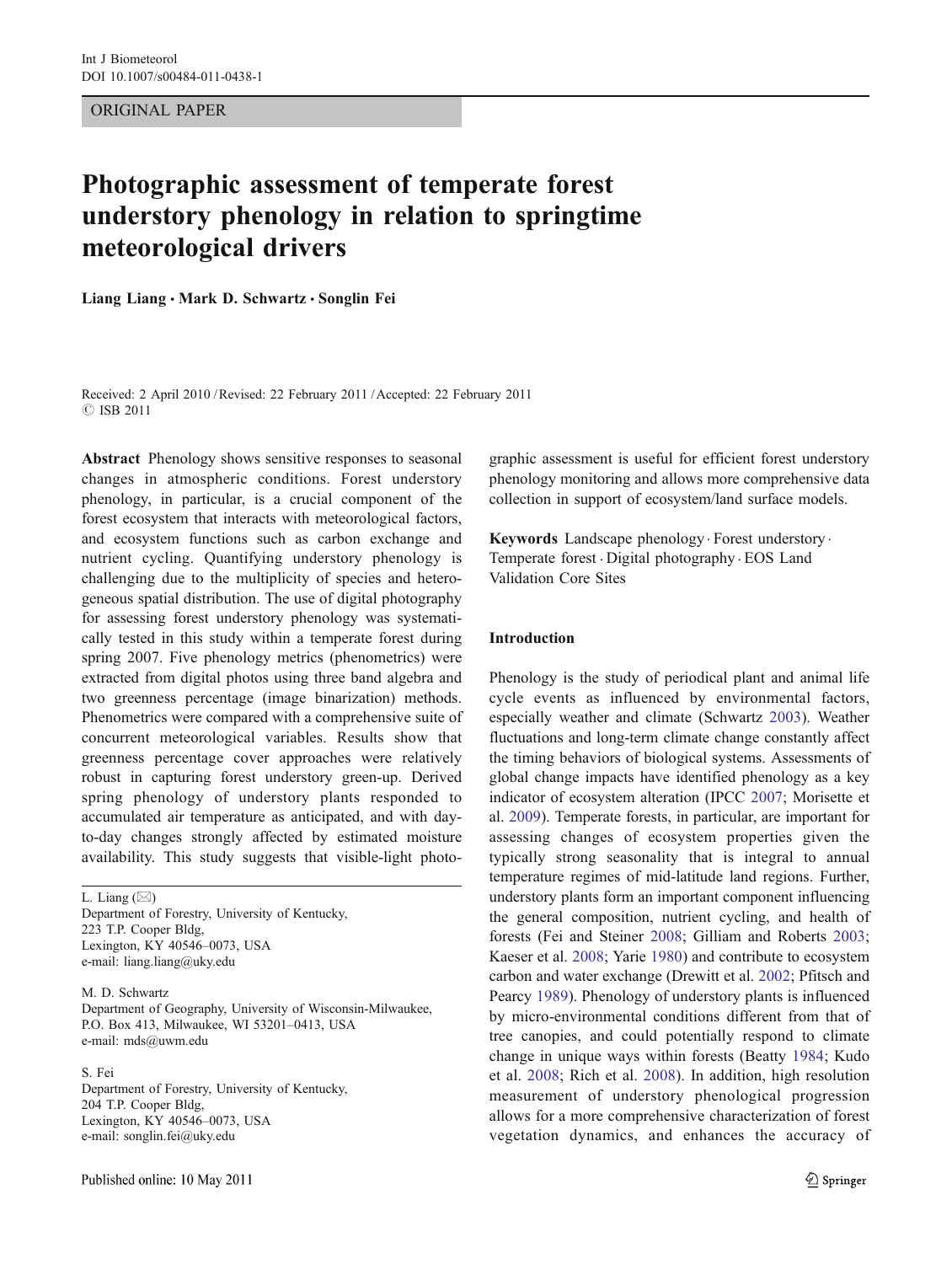validation efforts for satellite-based vegetation indices (Liang and Schwartz [2009\)](#page-11-0). Given all these important aspects, more in-depth investigations are needed to further understanding of understory phenology in relation to forest ecosystem changes. Also, being able to detect detailed patterns of micrometeorological factors that influence forest understory phenology is crucial for gaining insight concerning how forest ecosystem structure might respond to global climate change.

Phenology of typical understory plants, such as grass and herb species, can be described in detail according to their respective growth stages, given sufficient observation time (Henebry [2003](#page-11-0); Meier [1997\)](#page-11-0). However, it is difficult to conduct quick repetitive observations with detailed descriptive protocols under field conditions, due to the multiplicity of species intertwined within a small area, diverse morphologies of plants, distribution heterogeneity over the forest floor, and human resource constraints. Therefore, assessment using digital cameras could provide a convenient approach to quickly capturing the green-up sequence of understory plants. In recent years, the use of networked digital cameras has been employed for regularly recording phenological changes of forest canopies (Ahrends et al. [2009](#page-11-0); Richardson et al. [2009](#page-12-0)). Automated camera systems have also been used to record phenology of selected understory species of interest in managed environments (Crimmins and Crimmins [2008;](#page-11-0) Graham et al. [2009](#page-11-0)). To our knowledge, systematic sampling of natural forest understory phenology has only rarely been conducted, partly due to a lack of efficient approaches that would allow observers to conduct recurrent measurement and analysis for high resolution samples with desired accuracy, given the challenges mentioned above. In this study, we systematically recorded high resolution understory phenology using frequent digital photography, and tested different methods for deriving phenological metrics (phenometrics) from digital photos. Using selected phenometrics, we further examined springtime understory phenology in the context of its meteorological drivers through a focused spatiotemporal analysis.

# Materials and methods

#### Study site description

The field work was conducted in the Chequamegon National Forest, near Park Falls, Wisconsin. The study site is located in the vicinity of a television tower (WLEF, 45.946°N, 90.272°W) which also supports AmeriFlux eddy covariance instruments, and is an Earth Observing System (EOS) Land Validation Core Site. The gentle sloping topography underlying the forest is covered with soils developed from parent materials of glacial-fluvial deposits (Martin [1965](#page-11-0)). The regional climate is humid continental with annual average temperature of 4.8°C, and annual precipitation around 810 mm (Wisconsin Online: [http://](http://www.wisconline.com/counties/price/climate.html) [www.wisconline.com/counties/price/climate.html](http://www.wisconline.com/counties/price/climate.html)). Forests in this limited study area are primarily composed of: (1) aspen/fir forest dominated by quaking aspen (Populus tremuloides) and balsam fir (Abies balsamea), with other species such as red maple (Acer rubrum) and white birch (Betula papyrifera); and (2) forested wetlands occupied mainly by white cedar (*Thuja occidentalis*), balsam fir, and speckled alder (Alnus regosa) (Ewers et al. [2002\)](#page-11-0).

More than 100 understory species were identified in the forest under study (Brosofske et al. [2001\)](#page-11-0). The composition of understory cover ranges from grass, sedge and herbaceous species in drier habitats, to sphagnum moss in moister habitats, often mixed with seedlings and saplings of woody species. Primary understory plants observed include species such as Canada mayflower (Maianthemum canadense), bunchberry dogwood (Cornus canadensis), dewberry (Rubus spp.), starflower (Trientalis borealis), barren strawberry (Waldsteinia spp.), wild strawberry (Fragaria vesca), groundpine (Lycopodium dendroideum), Virginia creeper (Parthenocissus quinquefolia), goldenrod (Solidago spp.), violet (Viola spp.), bedstraw (Galium spp.), peat moss (Sphagnum spp.), blueberry (Vaccinium spp.), woodfern (Dryopteris spp.), ladyfern (Athyrium spp.), panic grass (Panicum spp.), and a variety of sedges (Carex spp.). Seedlings and saplings found to mix with other understory plants were mainly red maple, balsam fir, and quaking aspen.

# Phenology data collection

Field observation of understory vegetation phenology within the forest was conducted in spring 2007. Ground sampling was done within an approximately  $625 \times 275$  m area (Fig. [1\)](#page-2-0). Twenty-one  $1 \times 1$  m plots were set on selected spots along existing transects outlined according to a cyclic sampling design (Burrows et al. [2002;](#page-11-0) Liang and Schwartz [2009\)](#page-11-0). Sixteen of these plots followed an equally spaced systematic sampling scheme along four transects with 175-m sampling intervals. The remaining five plots were deployed randomly at additional locations empirically identified as representative ground cover types, to increase the representativeness of landscape heterogeneity. Each understory plot was laid out using a PVC pipe "square" and marked with stakes at four corners.

Digital photography was used to obtain phenological signals that represent the aggregated reflectance of multispecies green-up. Given previously mentioned challenges in regards to collecting phenological information for individual understory species, we treated the fixed-sized understory plots as basic observation units. Field work was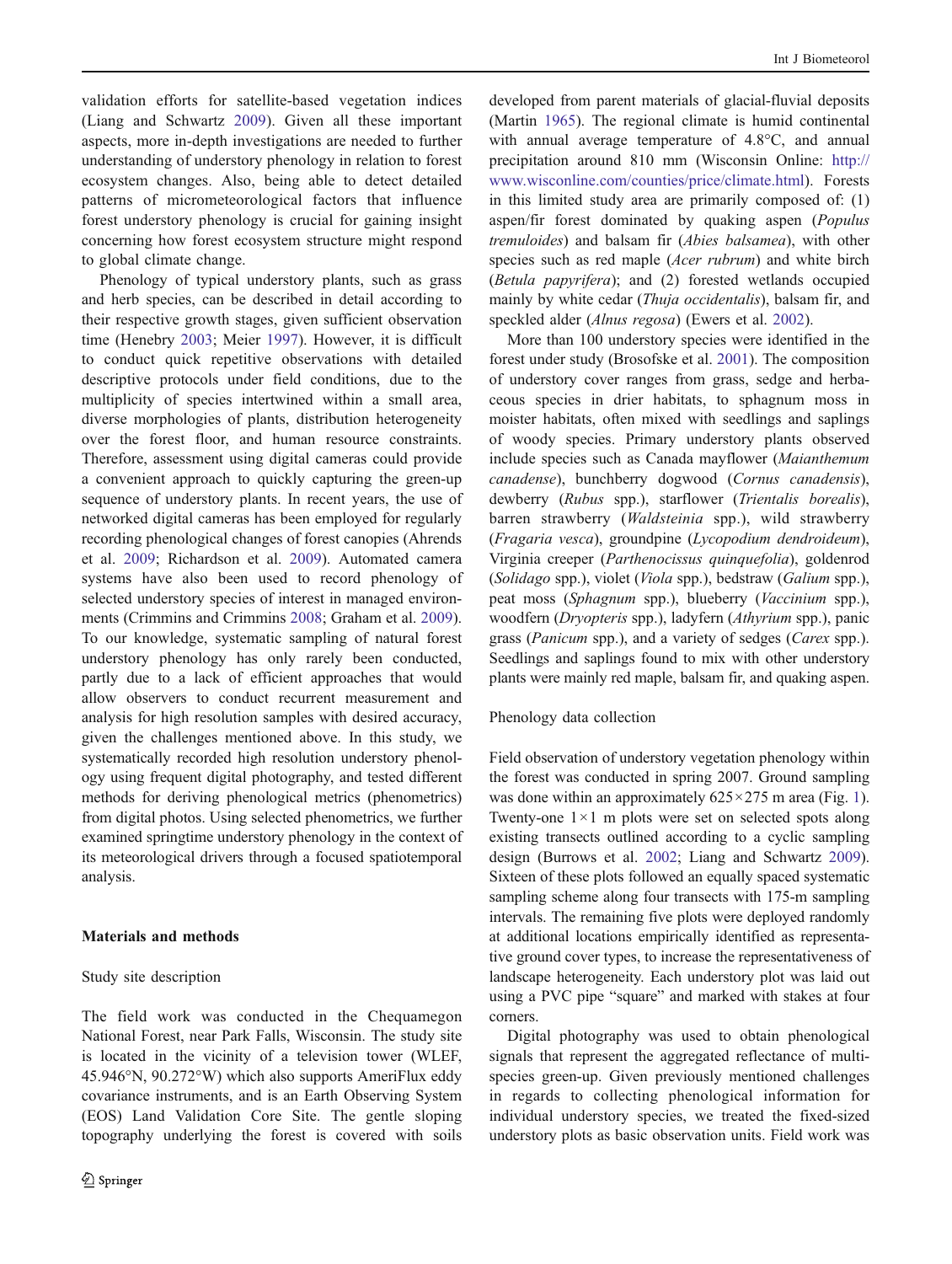<span id="page-2-0"></span>Fig. 1 Locations of understory plots and HOBO loggers overlaid on a QuickBird imagederived Normalized Difference Vegetation Index (NDVI) map showing vegetation cover conditions on May 18, 2007



conducted during the morning or before early afternoon (1300 hours) of every other day from April 29 to May 25, 2007 (14 days in total). A consumer-grade 5MP Kodak DX4530 visible-light digital camera was used. The camera had firmware version 1.0 installed and supported automatic white balance. The camera mode was set to automatic with auto-exposure enabled. Nadir-pointing images were taken over every plot at 1.5 m above the ground. The observer took care to make the images consistent position-wise under varying field conditions, and to take all images from the same height and at zenith above the ground (a sample image is shown in Fig. 2).

#### Meteorological measurements

Micrometeorological data were collected with HOBO data loggers (Onset Computer) deployed at 27 locations across



Fig. 2 A sample digital photo of an understory plot taken on May 25, 2007; cropped to contain the  $1 \times 1$  m plot area (original photo is in color, presented here in gray scale)

the study area (Fig. 1). These data loggers were set to take temperature and humidity measurements of the ambient air (at standard 1.5 m shelter height) at 10-min reading intervals. Recorded data were stored in memory within each logger for later retrieval. HOBO recording was initiated on April 5, 2007 prior to the field campaign and recovered on the last day of observation (May 25, 2007). In addition to the high resolution meteorological measurements, daily precipitation data from the closest official weather station at Park Falls (approximately 8 miles, c. 13 km west of the study site) were acquired through the National Climatic Data Center (NCDC: [http://www.ncdc.](http://www.ncdc.noaa.gov/oa/ncdc.html) [noaa.gov/oa/ncdc.html](http://www.ncdc.noaa.gov/oa/ncdc.html)). The time span of these data ran from January 1 to May 31, 2007. Precipitation data were mainly used to compare with air humidity measurements which supported high resolution analysis.

# Phenometrics derivation

A visible-light digital camera allows assessments of vegetation greening, despite the lack of a near infrared spectral band that is often indispensible for vegetation remote sensing (Jensen [2000](#page-11-0); Lukina et al. [1999](#page-11-0)). Digital images taken with a visible-light camera natively contain separable red-green-blue (RGB) color bands. Band algebras and percentage cover estimates (image binarization) can hence be used to derive signals of plant greenness, and in turn to characterize plant phenology (Ahrends et al. [2008;](#page-11-0) Graham et al. [2006;](#page-11-0) Lukina et al. [1999](#page-11-0); Richardson et al. [2007](#page-11-0)). Besides using native RGB bands, a recent study suggested an alternative approach based on hue-saturationluminance (HSL) color space, which may provide more accurate estimation of plant color change by separating luminance/brightness (potentially affected by illumination conditions) from the hue (Graham et al. [2009\)](#page-11-0).

The HSL color space is represented with a cylinder model. The angle around the central axis of the cylinder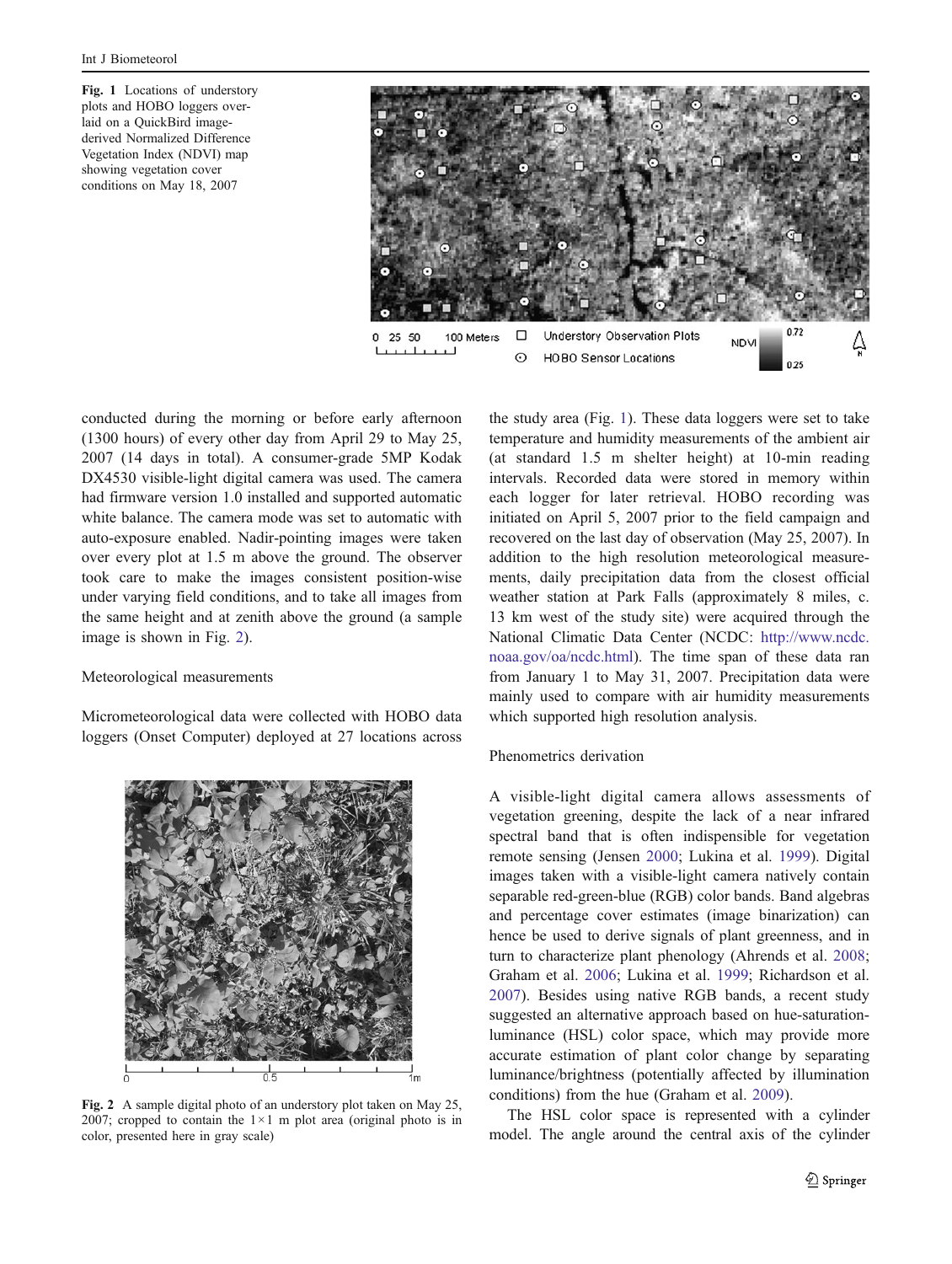corresponds to hue, which represents the color or wavelength of the pixel; the distance towards the axis corresponds to saturation which represents the purity of color, and the height of the cylinder corresponds to lightness (also referred to as intensity) which is the overall brightness of the scene as varying from black to white. The HSL color space representation can be translated from RGB color bands (Conrac Corporation [1980;](#page-11-0) ERDAS [2008](#page-11-0); Pratt [2001\)](#page-11-0) using the following equations:

$$
r = \frac{M - R}{M - m}; g = \frac{M - G}{M - m}; b = \frac{M - B}{M - m}
$$
(1)

where  $R$ ,  $G$ ,  $B$  are each in the range of  $0-1$  (converted from digital numbers);  $r$ ,  $g$ ,  $b$  are each in the range of 0–1 (at least one of r, g, or b values is 0, and at least one of the r, g, or b values is 1);  $M$  is the maximum value of  $R$ ,  $G$ , or  $B$ ,  $m$  is the minimum value of  $R$ ,  $G$ , or  $B$ . Then, the lightness  $(L)$  in the range of 0–1 is computed as:

$$
L = \frac{M+m}{2} \tag{2}
$$

The saturation  $(S)$  in the range of 0–1 is calculated as:

$$
S = 0, \text{ If } M = m \tag{3}
$$

$$
S = \frac{M - m}{M + m}, \text{ If } L \le 0.5 \tag{4}
$$

$$
S = \frac{M - m}{2 - M - m}, \text{ If } L > 0.5
$$
 (5)

Finally the hue  $(H)$  in the range of 0–360 is calculated as:

$$
H = 0, \text{ If } M = m \tag{6}
$$

$$
H = 60(2 + b - g), \text{ If } R = M \tag{7}
$$

$$
H = 60(4 + r - b), \text{ If } G = M \tag{8}
$$

$$
H = 60(6 + g - r), \text{ If } B = M \tag{9}
$$

Preprocessing of digital images was conducted with the Paint.NET program. ERDAS Imagine 9.2 (ERDAS [2008\)](#page-11-0) was used to perform band algebra, color space transformation, and image analysis.

Each digital image was cropped to include only a  $1 \text{ m}^2$  plot area marked out by four corner sticks. Three selected methods of combining RGB bands for phenology signal extraction were tested: (1) G/R (Graham et al. [2006\)](#page-11-0); (2) 2G-

R-B (Richardson et al. [2007](#page-11-0); Woebbecke et al. [1995](#page-12-0)); and  $(3)$  (G-R) / (G+R) (Brügger et al. [2007\)](#page-11-0). Mean values of the band algebra estimates were calculated for all pixels within each plot area. Percentage of green pixels was estimated according to the concept of image binarization which has wide applications in the field of pattern recognition and has been introduced into agricultural practices (Tellaeche et al. [2008;](#page-12-0) Tian and Slaughter [1998](#page-12-0)). In this study, simple threshold-based approaches were used to separate green cover from the background. For RGB bands, a criteria:  $G > R$  and  $G > B$  was applied to discriminate green pixels from the background. The HSL-based approach first converted RGB to HSL color space; then thresholds (above 192 and below 288) for green color within the hue value range (0–360) were applied. The results from both RGBand HSL-based methods were binary images with green pixels distinguished from the background. Areal percentages of green pixels were then computed for all binary images.

#### Evaluating phenometrics

Inter-comparison of the resultant time series of five phenometrics was made in regards to their different temporal variability. Standardization to a 0–1 ratio was applied to averaged time series using the algorithm: (phenometric value – phenometric minimum) / (phenometric maximum – phenometric minimum). In addition to direct comparison, bi-daily increments of phenometric values were computed and compared to one another accordingly. Coefficients of variation (CV) were computed for bi-daily changes of phenometrics. We evaluated the stability which in this context indicates the performance of a phenometric in regards to capturing a realistic phenological trend. In particular, this trend refers to the green-up process which normally advances without backward development during springtime, unless affected by disturbances such as insect outbursts or grazing, or by excessive deprivation of required resources. Our basic assumption suggests that a stable phenometric representation should reflect a steady increase in greenness during the early spring under disturbance-free conditions. Throughout the observation time period, no disturbances from wildlife were noticed and all plots remained intact. Given these considerations, we expected the phenometrics derived to match the consistently upturning spring green-up process. Consequently, downward departures from a previous greenness level as indicated by negative bi-daily changes would suggest measurement instability. We therefore used this criterion to infer the relative robustness of the five phenometrics derived against potential errors and measurement uncertainties. More stable phenometrics were selected in support of subsequent analysis regarding meteorological drivers.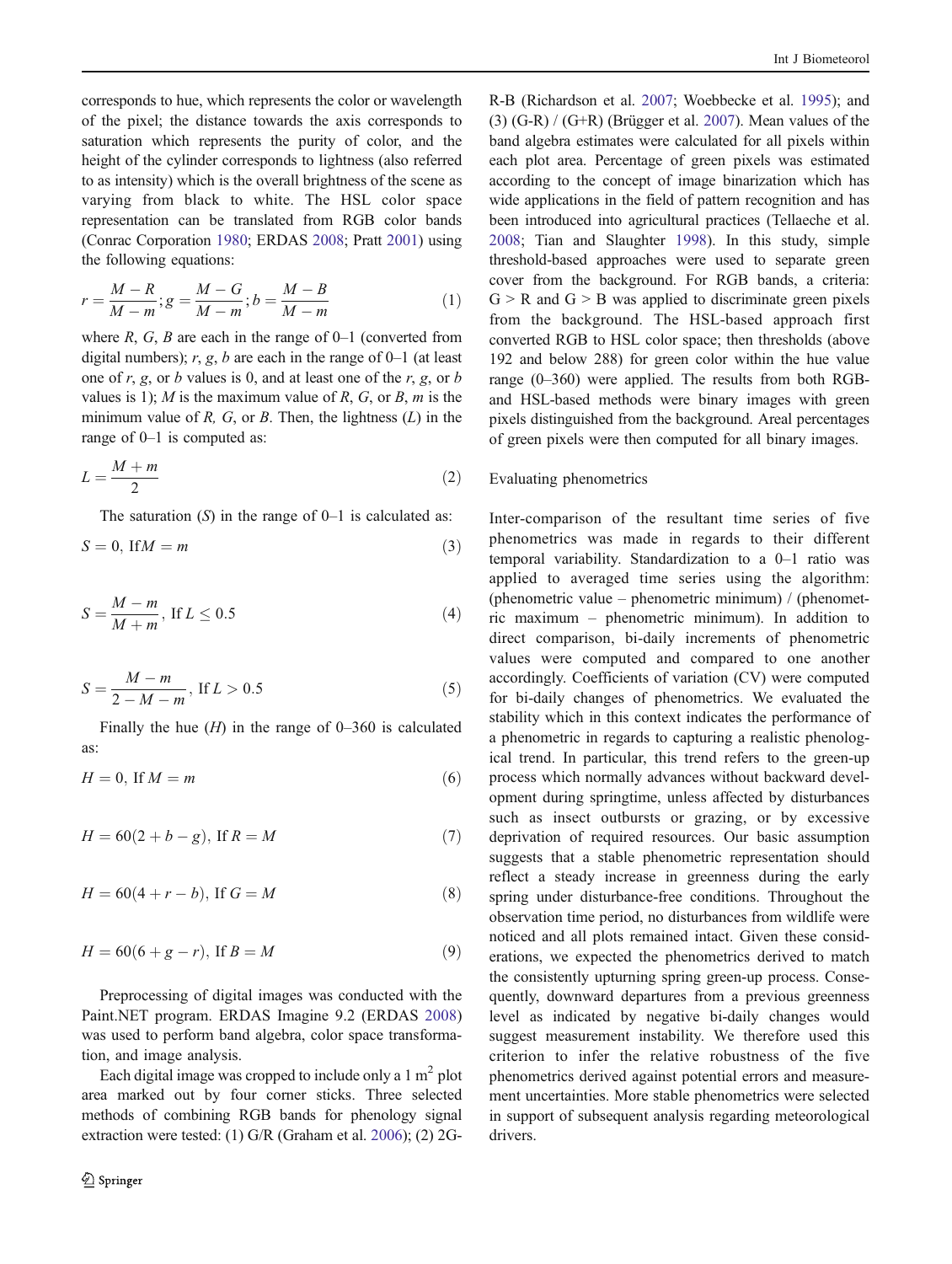#### Processing meteorological variables

High frequency/intensity temperature and humidity measurements allowed detailed characterization of micrometeorological conditions. We first computed temperature and humidity indices (daily maximum, mean, and minimum) averaged over the entire study area. These indices were compared with precipitation data recorded at the nearby official weather station. Pearson correlation coefficients were calculated for precipitation and air humidity indices, including both absolute humidity and relative humidity. For high resolution analysis, field-measured temperature, absolute humidity, and relative humidity data were interpolated to understory plot locations using ordinary Kriging. Daily temperature and humidity indices (maximum, mean, and minimum) for each plot were then computed. Accumulated growing degree hours (AGDH) were calculated from hourly mean temperature based on a −0.6°C threshold (Schwartz [1997\)](#page-12-0) starting from April 5, 2007. It was assumed that chilling requirement necessary for dormancy release (Schwartz [1997;](#page-12-0) Simpson [1990](#page-12-0)) was fulfilled prior to this date. In order to perform a more comprehensive examination of potential meteorological drivers, air water potential and vapor pressure deficit were calculated from temperature and relative humidity (Buck [1981;](#page-11-0) Kirkham [2004](#page-11-0); Lambers et al. [1998\)](#page-11-0), and included in the analysis. Accumulated humidity indices were derived from hourly means of measurements in like manner as AGDH. Given that understory observations were taken bi-daily, "cross-day change" (a prior day measure subtracts the value from the day before) of all meteorological variables was calculated. Lastly, antecedent 2-day accumulations of temperature and humidity were computed in order to provide a short-term analysis of accumulated meteorological conditions. A list of the meteorological variables used in the study is provided in Table [1](#page-5-0). Climate data interpolation, processing and analysis were performed using R (R Development Core Team [2009](#page-11-0)).

## Examining meteorological drivers

Understory phenology was compared with both long-term and short-term meteorological conditions as described by a comprehensive suite of variables (see Table [1](#page-5-0) for details). In addition to cumulative phenology, changes of phenometric values between two consecutive bi-daily observations were calculated for each plot to correspond with dayto-day weather fluctuations. Meteorological drivers of understory phenology were examined using linear multiple regression analysis. At the plot level, our field data represented a panel data structure with multi-date observations from a group of fixed targets, with both temporal and spatial dimensions. In order to accommodate such a data

structure, linear multiple regression models were fitted to data using a panel linear model  $(\text{plm})$  package in R (Croissant and Millo [2008](#page-11-0)). Phenometrics at each plot were self-standardized by dividing an original value by the sitespecific range (i.e., site maximum minus site minimum) to reduce site variability related to species composition diversity. Both standardized and raw datasets were regressed against meteorological variables. For cumulative phenological time series, accumulated hourly means of temperature, absolute humidity, relative humidity, water potential, and vapor pressure deficit were used as candidate explanatory variables. Phenological changes between two consecutive observations were modeled with additional variables representing daily weather conditions, antecedent weather conditions, and cross-day weather changes.

Variable subset selection was first conducted for each variable group (such as temperature-based variables or absolute humidity-based variables) using an exhaustive search approach supported by an R package: leaps (Miller [2002](#page-11-0)). The leaps package returns variable subsets with data multicollinearity minimized. Bayesian information criterion (BIC, provided in the leaps package in R) was used to determine the best variable subsets with overfitting avoided. Variables chosen from different groups were combined for a further-step selection via the same approach as described above. Final subsets of variables were then used to fit linear panel data regression models. A logarithmic transformation was applied to selected variables before model building to correct heteroscedasticity in the data. Hausman test (provided with the  $plm$  package in R) was performed to decide whether a fixed or random effect sub-model was appropriate. Finally, models with all coefficients significant at the 99% confidence level were retained. In addition to plot level analysis, phenometrics averaged across plots over the entire study area were compared with averaged meteorological variables using ordinary least squares linear models. Averaged variables represented overall conditions of the entire landscape; therefore, they are also referred to as landscape-level measures.

## Results

#### Comparison of phenometrics

The five derived phenometrics demonstrated differing degrees of variability over time (Fig. [3;](#page-5-0) Table [2](#page-6-0)). Standardization of phenometric time series to a range between 0 and 1 allowed effective visual contrast in a unified scale frame, emphasizing their respective temporal response patterns. The among-metric differences were clearly seen in the variability of their bi-daily changes (Fig. [4](#page-6-0)). Among the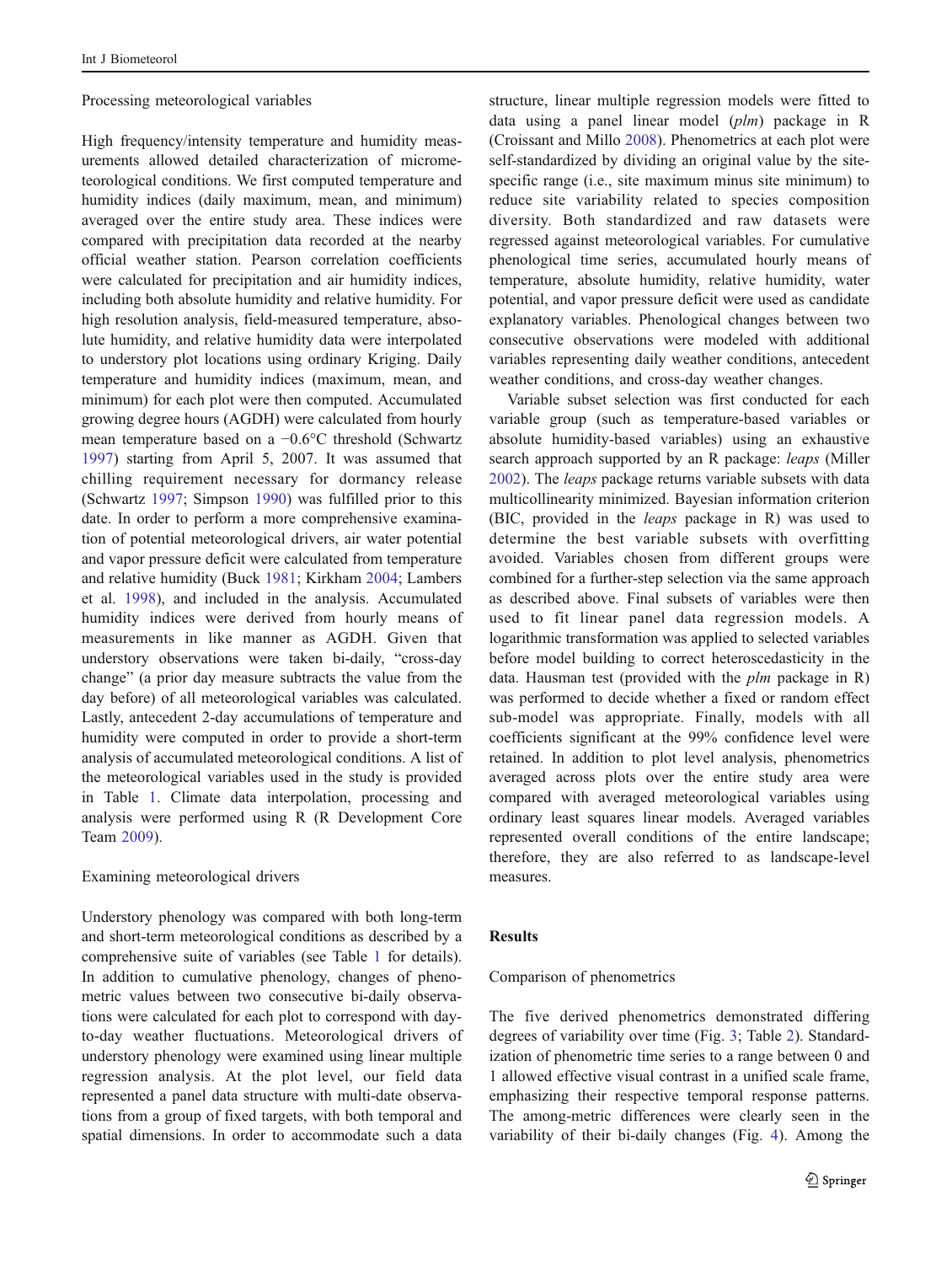<span id="page-5-0"></span>

|                                                       | Temperature<br>$(^{\circ}C)$ | Absolute<br>humidity $(g/m3)$ | Relative<br>humidity $(\%)$ | Air water<br>potential (MPa) | Vapor pressure<br>deficit (kPa) |
|-------------------------------------------------------|------------------------------|-------------------------------|-----------------------------|------------------------------|---------------------------------|
| Daily mean                                            | Tmean                        | AHmean                        | <b>RH</b> mean              | WPmean                       | VPDmean                         |
| Daily minimum                                         | Tmin                         | AHmin                         | RHmin                       | WPmin                        | <b>VPDmin</b>                   |
| Daily maximum                                         | Tmax                         | AHmax                         | RHmax                       | WPmax                        | <b>VPDmax</b>                   |
| Daily sum of hourly means                             | <b>GDH</b>                   | AHsum                         | RHsum                       | WPsum                        | <b>VPD</b> sum                  |
| Accumulated hourly means                              | <b>AGDH</b>                  | AHcum                         | <b>RH</b> cum               | WPcum                        | <b>VPDcum</b>                   |
| "Cross-day change" (a prior day measure subtracts the | TmeanCg                      | AHmeanCg                      | $R$ Hmean $C$ g             | WPmeanCg                     | <b>VPD</b> meanCg               |
| measure of the day before)                            | TminCg                       | AHminCg                       | RHminCg                     | WPminCg                      | VPDminCg                        |
|                                                       | TmaxCg                       | AHmaxCg                       | RHmaxCg                     | WPmaxCg                      | VPDmaxCg                        |
|                                                       | GDHCg                        | AHsumCg                       | <b>RHsumCg</b>              | WPsumCg                      | <b>VPD</b> sumCg                |
| Antecedent 2-day accumulation                         | GDHPre2                      | AH <sub>sumPre2</sub>         | RH <sub>sum</sub> Pre2      | WP <sub>sumPre2</sub>        | VPD <sub>sumPre2</sub>          |

T Temperature, AH absolute humidity, RH relative humidity, WP water potential, VPD vapor pressure deficit, Cg "Cross-day Change" indicates the meteorological change occurred from the day before yesterday to yesterday in regards to an observation day

band algebra-based phenometrics, bi-daily advance of band differencing (2G-R-B, excess green) and normalized difference ratio ([G−R]/[G+R]) showed frequent negative change values over time. Coefficients of variation (CV) of these two phenometrics were 268.03 and 178.85% respectively, greater than that of the other three phenometrics. The simple band ratio (G/R) time series demonstrated negative departures as well, yet at a smaller degree compared with the last two metrics, with a CV value of 128.42%. As detailed previously, such phenomenon likely indicate instability of these band algebra-based metrics against potential noise and measurement uncertainty, given that observed plant phenology consistently advanced during the study time period. Two greenness percentage measures demonstrated mostly positive increments over time with smaller CV values (103.30 and 102.58%, respectively) compared to band algebra-based phenometrics. And, noticeably, RGB-based and HSL-based greenness percentage metrics resemble each other in regards to the phenological progression and patterns of bi-daily change. Hence, the two greenness percentage based phenometrics appeared to be more robust against potential errors in capturing a realistic green-up process, and were adopted for subsequent evaluation of meteorological drivers.

## Meteorological drivers of understory phenology

Humidity variables correlated with weather station precipitation records significantly (Table [3](#page-7-0)). Correlation coefficients with precipitation for both mean absolute humidity and relative humidity  $(r=0.44, \text{ and } 0.61, \text{respectively})$  were significant at the 95% confidence level. In particular, maximum absolute humidity (AHmax), and minimum relative humidity (RHmin) showed highest correlations  $(r=0.68,$  and  $0.68$  , respectively) with precipitation (significant at 99% confidence level). Further, humidity fluctuations appeared to correspond with the timing and magnitude of precipitation occurrences on day-of-year (DOY) 128, 134– 137, 139, 141, and 143–145 (Fig. [5](#page-7-0)). Given the significant correlations and temporal correspondence between precipitation and air humidity, field-measured humidity data were used in characterizing the general moisture availability in relation to understory growth in the below canopy environment for high resolution analysis. Besides, peak temperatures were found to occur often on the first days of rainy periods



Fig. 3 Spring time series of understory phenometrics averaged across plots; derived from five different photographic methods: 1) RGBbased greenness percentage; 2) (G-R)/(G+R); 3) 2G-R-B; 4) HSLbased greenness percentage; and 5) G/R ratio (all phenometric values were standardized)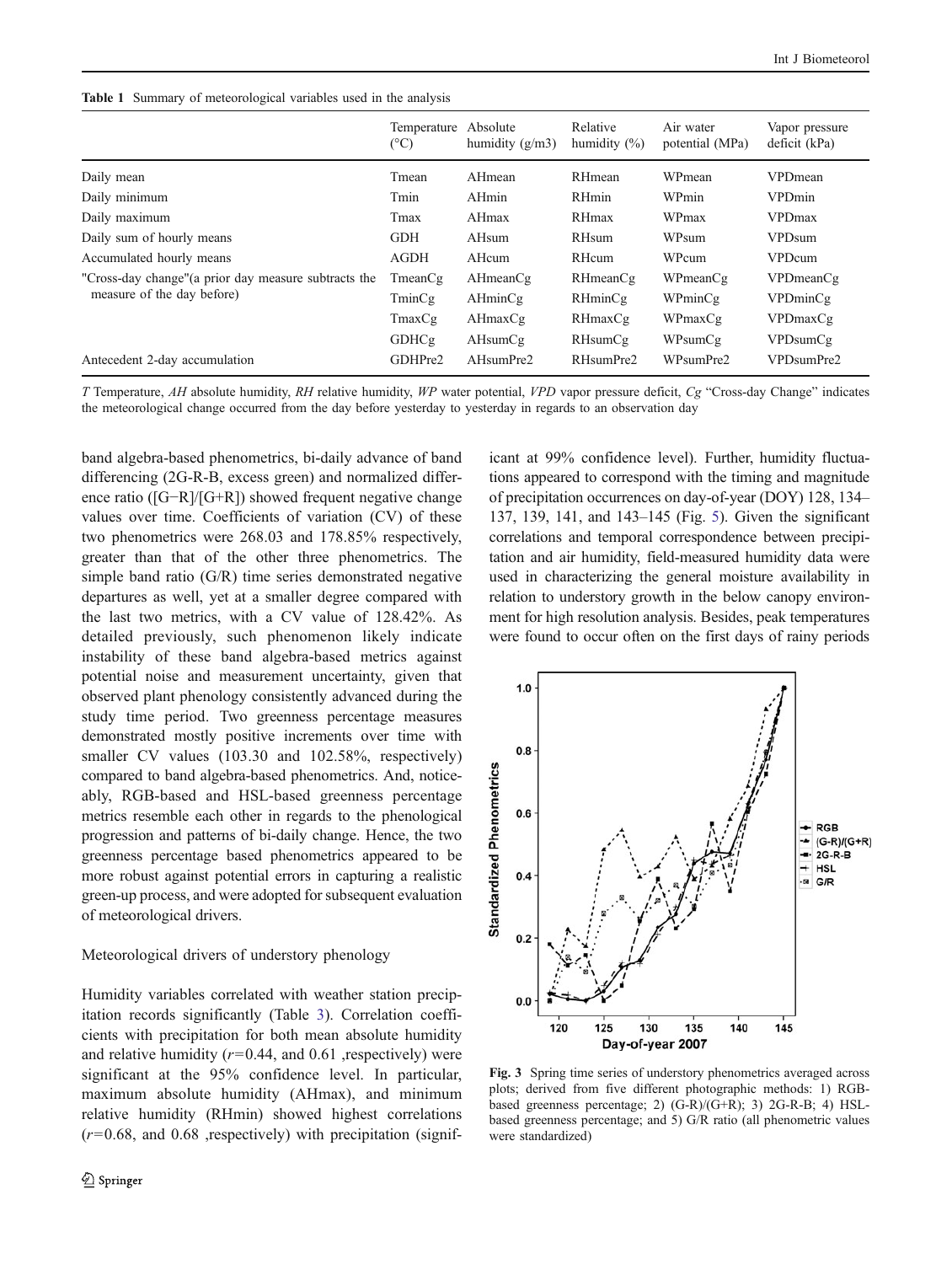number

<span id="page-6-0"></span>

| <b>Table 2</b> Averaged values of<br>phenometrics across plots with | <b>DOY</b> | RGB (%) |          | $(G-R)/(G+R)$ |          | $2G-R-B$ (DN) |          | $HSL(\%)$ |          | G/R  |          |
|---------------------------------------------------------------------|------------|---------|----------|---------------|----------|---------------|----------|-----------|----------|------|----------|
| standard deviation $(\sigma)$                                       |            | Mean    | $\sigma$ | Mean          | $\sigma$ | Mean          | $\sigma$ | Mean      | $\sigma$ | Mean | $\sigma$ |
|                                                                     | 119        | 9.98    | 5.72     | $-0.09$       | 0.04     | $-5.31$       | 7.62     | 6.91      | 4.17     | 0.87 | 0.05     |
|                                                                     | 121        | 9.44    | 3.73     | $-0.07$       | 0.03     | $-8.42$       | 8.50     | 6.75      | 2.83     | 0.89 | 0.04     |
|                                                                     | 123        | 9.26    | 4.90     | $-0.08$       | 0.03     | $-6.90$       | 9.14     | 6.22      | 3.44     | 0.88 | 0.05     |
|                                                                     | 125        | 10.20   | 6.84     | $-0.06$       | 0.01     | $-13.62$      | 11.67    | 7.58      | 4.15     | 0.90 | 0.02     |
|                                                                     | 127        | 12.60   | 7.53     | $-0.05$       | 0.01     | $-11.35$      | 12.36    | 9.58      | 4.57     | 0.91 | 0.02     |
|                                                                     | 129        | 13.32   | 6.71     | $-0.06$       | 0.03     | $-1.92$       | 13.99    | 9.50      | 5.01     | 0.90 | 0.04     |
|                                                                     | 131        | 16.61   | 7.87     | $-0.06$       | 0.03     | 4.26          | 11.63    | 12.12     | 6.11     | 0.91 | 0.06     |
|                                                                     | 133        | 17.94   | 9.64     | $-0.05$       | 0.02     | $-2.97$       | 12.67    | 14.55     | 7.32     | 0.92 | 0.04     |
|                                                                     | 135        | 23.02   | 9.26     | $-0.06$       | 0.02     | $-0.19$       | 17.11    | 18.70     | 7.20     | 0.91 | 0.03     |
|                                                                     | 137        | 24.18   | 11.51    | $-0.06$       | 0.04     | 12.35         | 15.88    | 18.38     | 9.13     | 0.92 | 0.07     |
|                                                                     | 139        | 24.02   | 9.67     | $-0.05$       | 0.01     | 2.46          | 17.01    | 19.14     | 8.18     | 0.93 | 0.02     |
|                                                                     | 141        | 28.91   | 13.82    | $-0.04$       | 0.03     | 14.10         | 22.90    | 23.70     | 11.88    | 0.95 | 0.06     |
|                                                                     | 143        | 33.39   | 15.48    | $-0.03$       | 0.03     | 19.70         | 28.76    | 28.28     | 12.67    | 0.97 | 0.06     |
| DOY Day of year, DN digital<br>numher                               | 145        | 40.57   | 15.25    | $-0.02$       | 0.03     | 32.32         | 26.39    | 33.98     | 12.53    | 1.00 | 0.07     |

(such as DOY 134 and 143), followed by immediate temperature declines. In addition, bi-daily increments of phenometric values demonstrated temporal correspondences with increases of precipitation and humidity (Figs. 4 and [5\)](#page-7-0). Especially for greenness percentage based phenometrics, accelerated increments were found on DOY 135 and 145 which were preceded by DOY134 and 144 when considerable amounts of precipitation occurred. An exception was that during the early part of spring season, a single



Fig. 4 Bi-daily changes of spring time series of understory phenometrics averaged across plots as derived from the five different photographic methods; CV coefficient of variation

precipitation event on DOY 128 did not seem to match up with any observed phenological advance.

For cumulative phenology, fitted panel linear models implied that understory green-up responded to both temperature and humidity strongly. All models were significant at the 99% confidence level (Table [4](#page-8-0)). Results revealed that accumulated growing degree hours (AGDH) alone could drive a model with a coefficient of determination greater than 0.60. Yet humidity-based variables, accumulated vapor pressure deficit (VPDcum), or the accumulated absolute humidity (AHcum), were also significant explanatory variables. Models with humidity-based variables added significantly raised their explanatory powers. RGB-based phenometrics were consistently better predicted with meteorological variables than HSL-based phenometrics. Further, standardization appeared to raise the explanatory power of models for RGB-based phenometrics in most cases, but only improved one case among models using HSL-based phenometrics. Plotting the identified meteorological drivers respectively against phenometrics, a linear dependency can be clearly seen in all cases (Fig. [6](#page-8-0)).

Panel linear models fitted for incremental phenological change underperformed that of cumulative phenometrics at the plot level. A few plot-level incremental phenology models were significant at confidence levels up to 99%. However, all model coefficients of determination were below 0.20. Therefore, analyzing meteorological drivers of phenological change relied on landscape-level models, fitted with phenometrics and meteorological variables averaged across the entire study area. The landscape-level values here simply indicate the averaged understory phenometrics and meteorological conditions, with interplot variations smoothed. According to landscape-level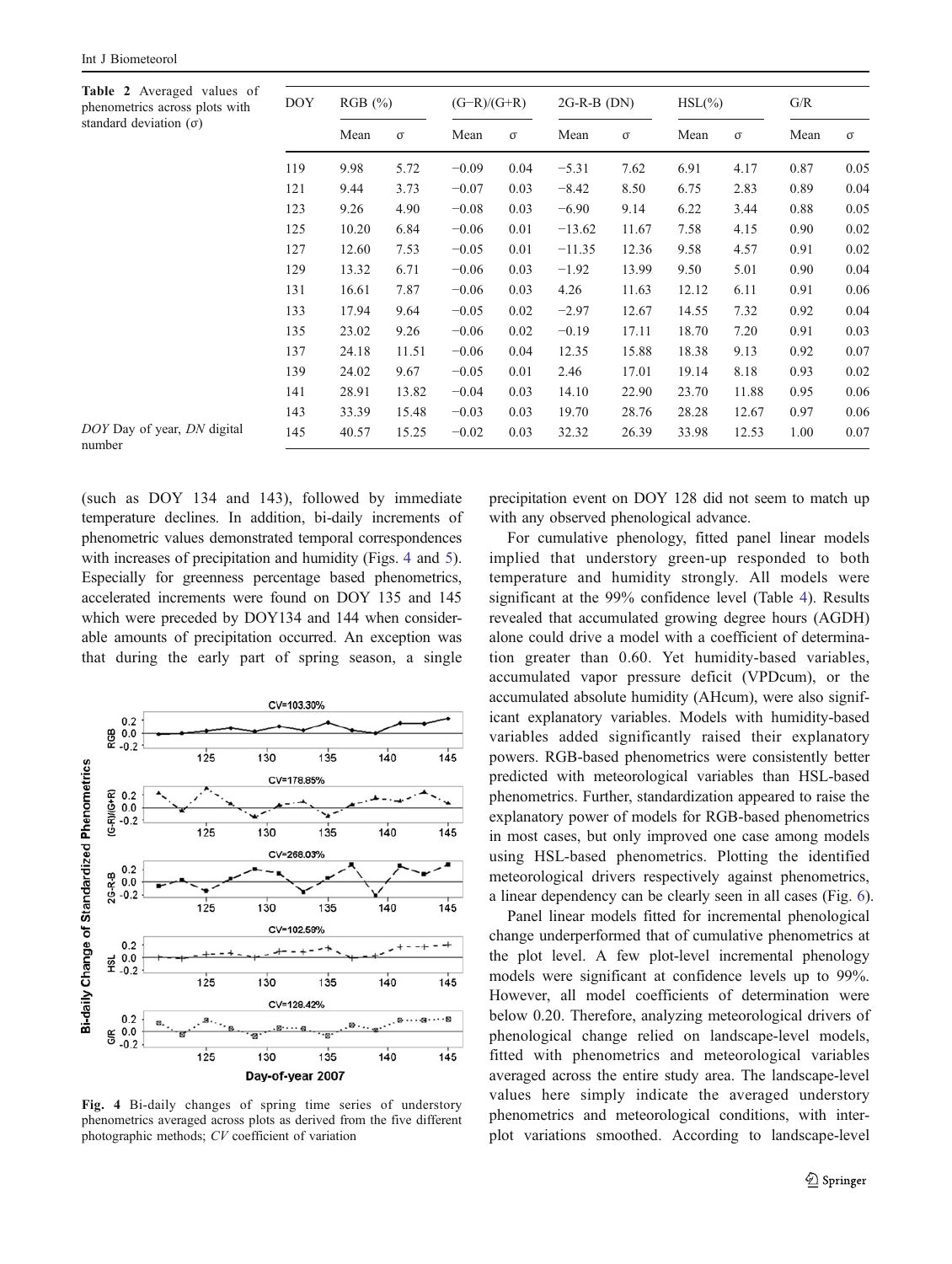|      | Twore c correlations overries presipression and an number, remember | AHmax   | AHmin | AHmean | RHmax | RHmin   | RHmean  |
|------|---------------------------------------------------------------------|---------|-------|--------|-------|---------|---------|
| PREC | Pearson's r                                                         | 0.68    | 0.35  | 0.44   | 0.31  | 0.68    | 0.61    |
|      | <i>p</i> value                                                      | < 0.001 | 0.066 | 0.016  | 0.103 | < 0.001 | < 0.001 |

<span id="page-7-0"></span>Table 3 Correlations between precipitation and air humidity variables

PREC Precipitation, AH absolute humidity, RH relative humidity

linear regression models, incremental phenology could be explained by AGDH, AHcum, or a combination of daily maximum vapor pressure deficit (VPDmax) and antecedent 2-day absolute humidity accumulation (AHsumPre2), respectively (Table [5\)](#page-9-0). All the models were significant at the 99% confidence level. The first two models with either AGDH or AHcum as the predictor variable were similar in their explanatory powers  $(R^2=0.512-0.518)$ . Models driven by VPDmax and AHsumPre2 were considerably stronger with coefficients of determination improvement ranging from 0.17 to 0.30 in comparison with models with longterm accumulated measures (AGDH, or AHcum) as predictors. Investigated separately in scatter plots with linear fit lines, phenological change was positively dependent on AGDH, AHcum, or AHsumPre2, and negatively dependent on VPDmax (Fig. [7\)](#page-9-0). Humidity-based variables could explain phenological change independently of AGDH. This was unlike the relationship with cumulative phenometrics, which required AGDH in all models. To summarize, cumulative phenology was reasonably well predicted by thermal time (AGDH), but as far as the increment



Fig. 5 Spring time series of daily meteorological measurements (PREC precipitation in mm, AHmax maximum absolute humidity in  $g/m<sup>3</sup>$ , RHmin minimum relative humidity in %, Tmean mean temperature in  $^{\circ}$ C)

of phenological progression is concerned, humidity-based indices manifested themselves as independent explanatory factors. In addition, we found that standardized phenometrics only out-performed non-standardized metrics for models driven by VPDmax and AHsumPre2, but with reduced effects on the models driven by AGDH or AHcum. In the case of landscape-level analysis, RGB- and HSL-based phenometrics did not show marked differences overall as far as the explanatory power of models is concerned, except that HSLbased models performed better than the RGB-based for the standardized phenometrics.

# **Discussion**

The greening of understory plants forms an important aspect of temperate forest seasonal dynamics. As shown in this study, digital photography is useful for more accurate repeated measurement of understory phenology. Among the five phenometrics derived from digital photos, greenness percentage estimates were more robust against potential errors than band algebra-based metrics, although band algebra-based methods may be indispensible for characterizing vegetation change over fully covered plots. The potential errors that caused the instability of phenometrics may stem mainly from illumination variability across plots and uncertainties of the camera system. Different site canopy characteristics, sun angle/position, and cloud condition at the time of observation unavoidably affected the reflectance from understory. The digital camera with auto-exposure enabled also increased the inconsistency of photos taken for different plots at different times, yet it may have balanced off the variability of light conditions to a certain degree. Nevertheless, the greenness percentage approach appeared to be less sensitive to such uncertainties, and provided more realistic phenological progression signals.

Greenness percentage estimates from RGB and HSL color spaces responded to meteorological variables sensitively. The HSL-based phenometric was considered more accurate given its ability to reduce errors caused by illumination variability (Graham et al. [2009\)](#page-11-0). In this study, according to regression model performance, RGB-based phenometric appeared to be more responsive to micrometeorological variations across plots than the HSL-based.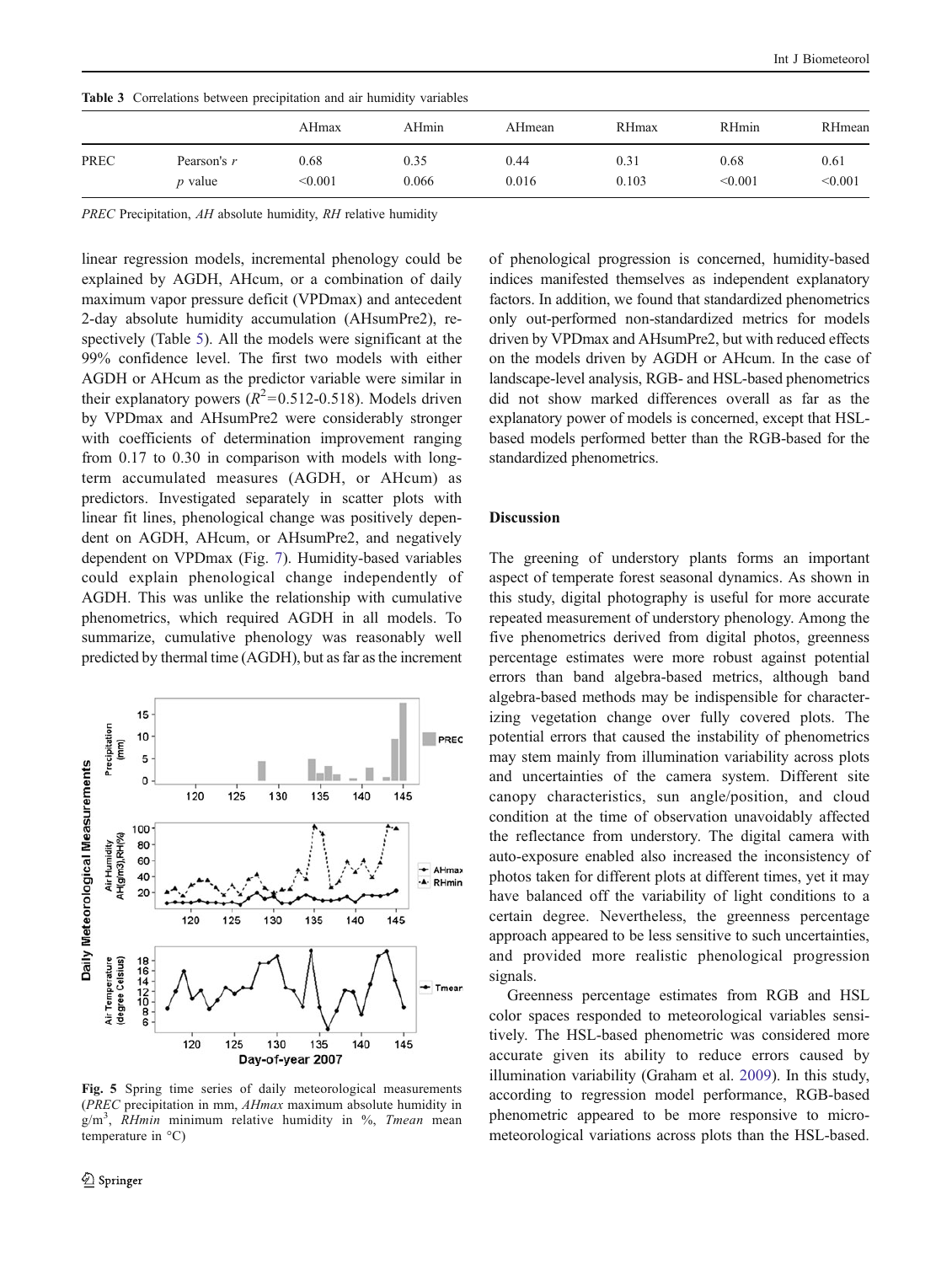| Phenometrics | Explanatory variables and coefficients | $R^2$ | $p$ value |
|--------------|----------------------------------------|-------|-----------|
| <b>HSL</b>   | AGDH $(1.540)$                         | 0.650 | < 0.001   |
| <b>HSL</b>   | AGDH (4.890), VPDcum (-4.444)          | 0.694 | < 0.001   |
| <b>HSL</b>   | $AGDH$ (-1.276), AHcum (3.018)         | 0.676 | < 0.001   |
| HSL S        | AGDH (1.539)                           | 0.650 | < 0.001   |
| HSL S        | AGDH (4.890), VPDcum (-4.444)          | 0.694 | < 0.001   |
| HSL S        | $AGDH$ (-1.616), AHcum (3.381)         | 0.695 | < 0.001   |
| RGB          | AGDH (1.345)                           | 0.715 | < 0.001   |
| RGB          | $AGDH$ (4.417), VPDcum (-4.073)        | 0.755 | < 0.001   |
| RGB          | $AGDH$ (-1.769), AHcum (3.337)         | 0.760 | < 0.001   |
| RGB S        | AGDH (1.344)                           | 0.714 | < 0.001   |
| RGB S        | $AGDH$ (4.654), VPDcum (-4.388)        | 0.770 | < 0.001   |
| RGB S        | $AGDH$ (-1.887), AHcum (3.463)         | 0.774 | < 0.001   |

<span id="page-8-0"></span>Table 4 Panel linear models of plot-level phenometrics

HSL-based phenometric (HSL) and RGB-based phenometric (RGB), both represented with greenness percentage cover. The postfix S indicates that the variable was standardized. The explanatory meteorological variables are: accumulated growing degree hours (AGDH), accumulated vapor pressure deficit (VPDcum), and accumulated absolute humidity (AHcum). All coefficients of explanatory variables were significant at the 99% confidence level (p values of respective coefficients are not presented here). A log transformation was applied to all variables to correct heteroscedasticity

But among the landscape-level models created for averaged variables, standardized HSL-based phenometric supported better predictions. Given error sources discussed previously, as well as additional uncertainties from interpolation of climate data, further assessment is still needed to better compare phenometrics estimated using the two-color models.

The assessment of meteorological variables revealed detailed patterns of temperature and humidity in influencing

Fig. 6 Meteorological drivers of plot-level understory phenology: HSL- and RGB-based phenometrics in percentage against identified meteorological drivers: accumulated growing degree hours (AGDH), accumulated vapor pressure deficit (VPD, in kPa), and accumulated absolute humidity  $(AH, \text{ in } g)$ m<sup>3</sup>); regression model functions, coefficients of determination and  $p$  values are provided. Heteroscedasticity shown in the data was corrected in models using a log transformation

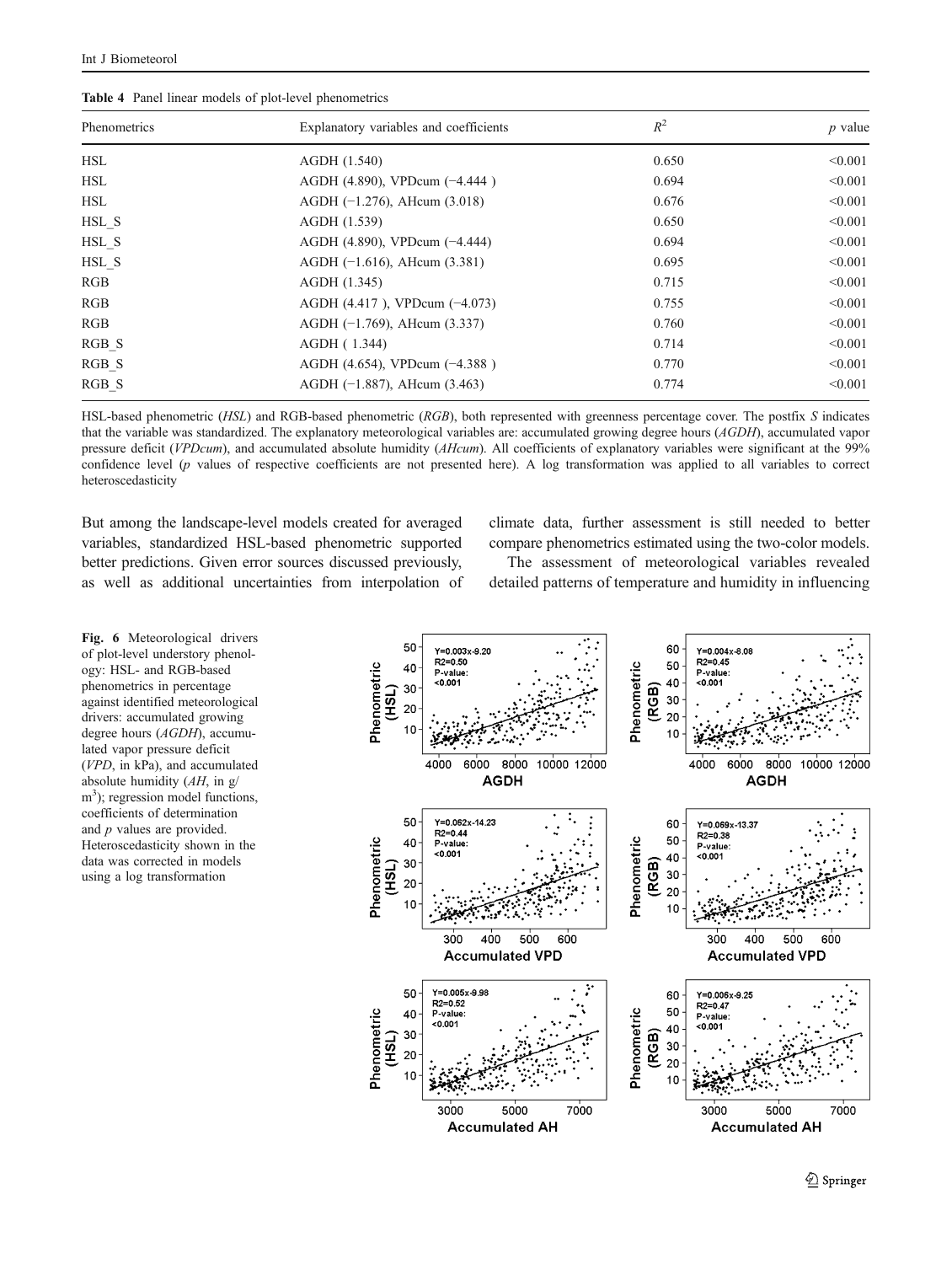<span id="page-9-0"></span>Table 5 Linear models of landscape-level phenometrics averaged over the study area

HSL.inc The increment of HSLbased phenometric, RGB.inc the increment of RGB-based phenometric. The postfix S indicates that the variable was standardized. The explanatory meteorological variables are: accumulated growing degree hours (AGDH), accumulated absolute humidity (AHcum), maximum vapor pressure deficit (VPDmax), and antecedent 2 day absolute humidity accumulation (AHsumPre2)

Fig. 7 Meteorological drivers of landscape-level (averaged across plots) understory phenological change; HSL- and RGBbased phenometric change (between two consecutive bi-daily observations) in percentage plotted against meteorological drivers: accumulated growing degree hours (AGDH), accumulated absolute humidity (AH, in g/m3 ), daily maximum vapor pressure deficit (VPD, in kPa), and antecedent 2-day absolute humidity  $(AH, \text{ in } g/m^3)$  accumulation; regression functions, coefficients of determination and p values are provided

| Models                                                                            | $R^2$ | $p$ value |
|-----------------------------------------------------------------------------------|-------|-----------|
| HSL inc=0.0006 $\times$ AGDH - 2.963                                              | 0.516 | 0.006     |
| $\text{HSL}$ inc=0.001 $\times$ AHcum - 2.947                                     | 0.516 | 0.006     |
| HSL inc= $-1.802 \times VPDmax + 0.008 \times AHsumPre2 + 1.448$                  | 0.690 | 0.003     |
| HSL S.inc= $0.00002 \times \text{AGDH} = 0.107$                                   | 0.508 | 0.006     |
| HSL S.inc= $0.00004 \times$ AHcum - 0.107                                         | 0.514 | 0.006     |
| HSL S.inc= $-0.065 \times \text{VPDmax} + 0.0003 \times \text{AHsumPre2} + 0.035$ | 0.794 | < 0.001   |
| $RGB.inc=0.007 \times AGDH - 3.370$                                               | 0.512 | 0.006     |
| $RGB.inc=0.001 \times AHcum = 3.382$                                              | 0.518 | 0.006     |
| RGB.inc=-1.699 $\times$ VPDmax + 0.012 $\times$ AHsumPre2 + 0.110                 | 0.750 | < 0.001   |
| RGB S.inc=0.00002 $\times$ AGDH - 0.112                                           | 0.479 | 0.009     |
| RGB S.inc=0.00004 $\times$ AHcum - 0.113                                          | 0.486 | 0.008     |
| RGB S.inc=0.057 $\times$ VPDmax + 0.0004 $\times$ AHsumPre2 - 0.004               | 0.780 | < 0.001   |

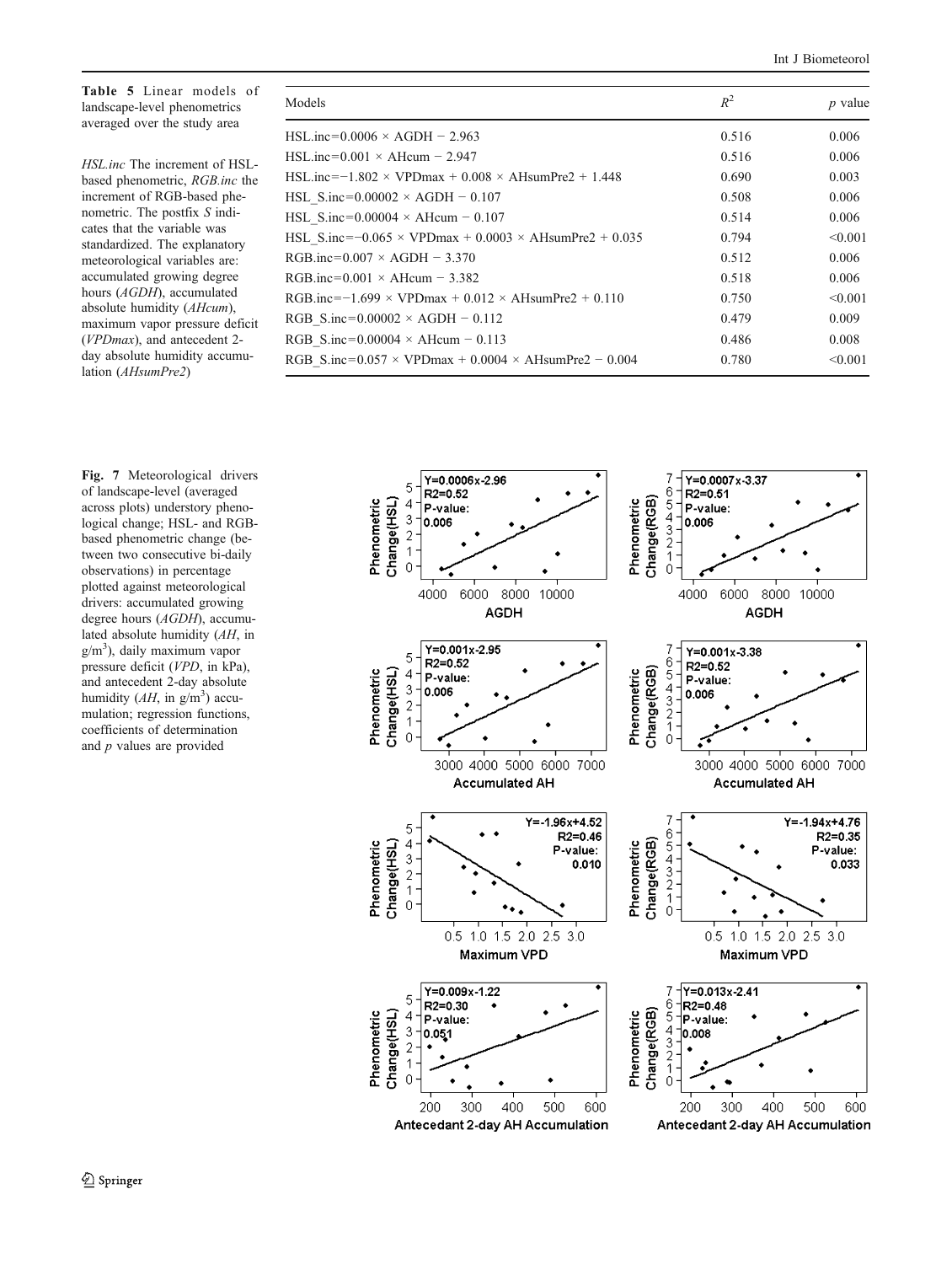understory plant phenology. Given the close relationship found between precipitation and air humidity, variables derived from the latter were used to indirectly indicate moisture availability. Variations of cumulative understory phenology at plot level were affected by accumulated moisture in addition to accumulated heat. Incremental phenology responded to heat and moisture accumulation, yet had stronger dependency on daily short-term change of moisture conditions. Such relationships first indicate a generally accelerated rate of understory flushing with increased spring warmth and water availability. Furthermore, they suggest that the occurrence of understory phenological change was more directly triggered by precipitation events (as reflected by humidity increase at plot level) than rising temperatures. Therefore, while accumulated heat and moisture provided a baseline for predicting spring growth of understory plants, day-to-day moisture conditions determined the actual occurrence of phenological advance.

This detected phenomenon may be related to a relatively dry spring in the study area during the year of observation. From January to May 2007, total precipitation in the area was 198 mm, which was 38 mm below the historical average (1971–2000) of 236 mm during that 5-month period of the year. The relatively dry weather mainly occurred in May (total 50 mm of precipitation) which fell far short of the historical average of 80 mm. Hence, water was a limiting resource that hindered spring green-up of understory plants during the time of observation. In a mesic forest such as that investigated in this project, shallower root systems of understory species could be a direct cause of a stronger reliance on precipitation, especially during drought spells, in line with the typical cases in semi-arid ecosystems (Brown and de Beurs [2008](#page-11-0); Henebry [2003\)](#page-11-0) and even tropical moist forests (Wright [1991](#page-12-0)). This finding further demonstrates the usefulness of photographic assessment for capturing detailed understory phenology information.

We identified the following limitations and drawbacks in relation to meteorological driver assessment. First, due to a lack of soil moisture data, air humidity was employed as a proxy for moisture availability. Although both absolute humidity and relative humidity were found to be significantly correlated with precipitation, this measurement was indirect and a large uncertainty may exist. This may be provisionally workable under conditions where air humidity change is closely connected to soil moisture variation due to precipitation and evapotranspiration within the nearground environment (Rosenberg [1983](#page-12-0)). But in different environments where soil moisture and air humidity depart from each other significantly, such as in extreme cases of irrigated land in semiarid regions/dry seasons, using air humidity in place of direct measurement of soil water content would be inadequate. The relationship between understory phenology and meteorology could have been more precisely predicted if soil moisture and/or site specific precipitation data were available. Besides, light condition changes in the below canopy environment not only impose challenges on field observations but may also influence understory phenology directly (Kato and Komiyama [2002;](#page-11-0) Koizumi and Oshima [1985\)](#page-11-0). Thus, monitoring additional environmental factors such as soil moisture and canopy shading effects is needed for a better understanding of micrometeorological factors influencing understory phenology.

Changes in understory phenology constantly affect forest ecosystems in terms of nutrient/energy cycling, species interactions, and community structures (Gilliam and Roberts [2003;](#page-11-0) Kudo et al. [2008](#page-11-0)). Accurate quantification of understory phenology can facilitate investigations into issues such like response of woody–herbaceous ecosystems to climate change and disturbances (Rich et al. [2008](#page-11-0)), forest management associated with tree regeneration and forest structure dynamics (Augspurger and Bartlett [2003](#page-11-0); Kaeser et al. [2008](#page-11-0)), and invasive species detection (Wilfong et al. [2009\)](#page-12-0). In addition, incorporating high resolution understory phenology measurements helps improve the accuracy of forest landscape phenology models for validating satellite phenology signals (Liang et al. [2011](#page-11-0)), and in turn it may improve land surface parameterizations for climate models (Bonan [2008\)](#page-11-0).

# Conclusions

Visible-light digital photography accompanied with greenness extraction methods provides a way to effectively collect phenological information from the forest understory, as well as similar vegetation types. Given the drawbacks related to labor intensity and systematic inconsistency, observer-based digital photography measurement could be employed as a supplementary tool to existing canopyobserving systems using fixed automatic cameras (Ahrends et al. [2009;](#page-11-0) Richardson et al. [2009](#page-12-0)). We identified percentage cover-based phenometrics as being better for capturing phenological progression against measurement uncertainties. The sensitivity of these phenometrics to subtle changes of meteorological variables supports applying this technique to monitoring understory phenology shift caused by climate change. In the context of landscape phenology, high resolution data with spatiotemporal analysis (as demonstrated in this study) are needed for detailed investigation of vegetation–climate interactions. Lastly, this easily-implemented photographic approach could potentially encourage researchers, foresters, park rangers, and citizen scientists to readily collect phenology data digitally in support of vegetation change studies and modeling.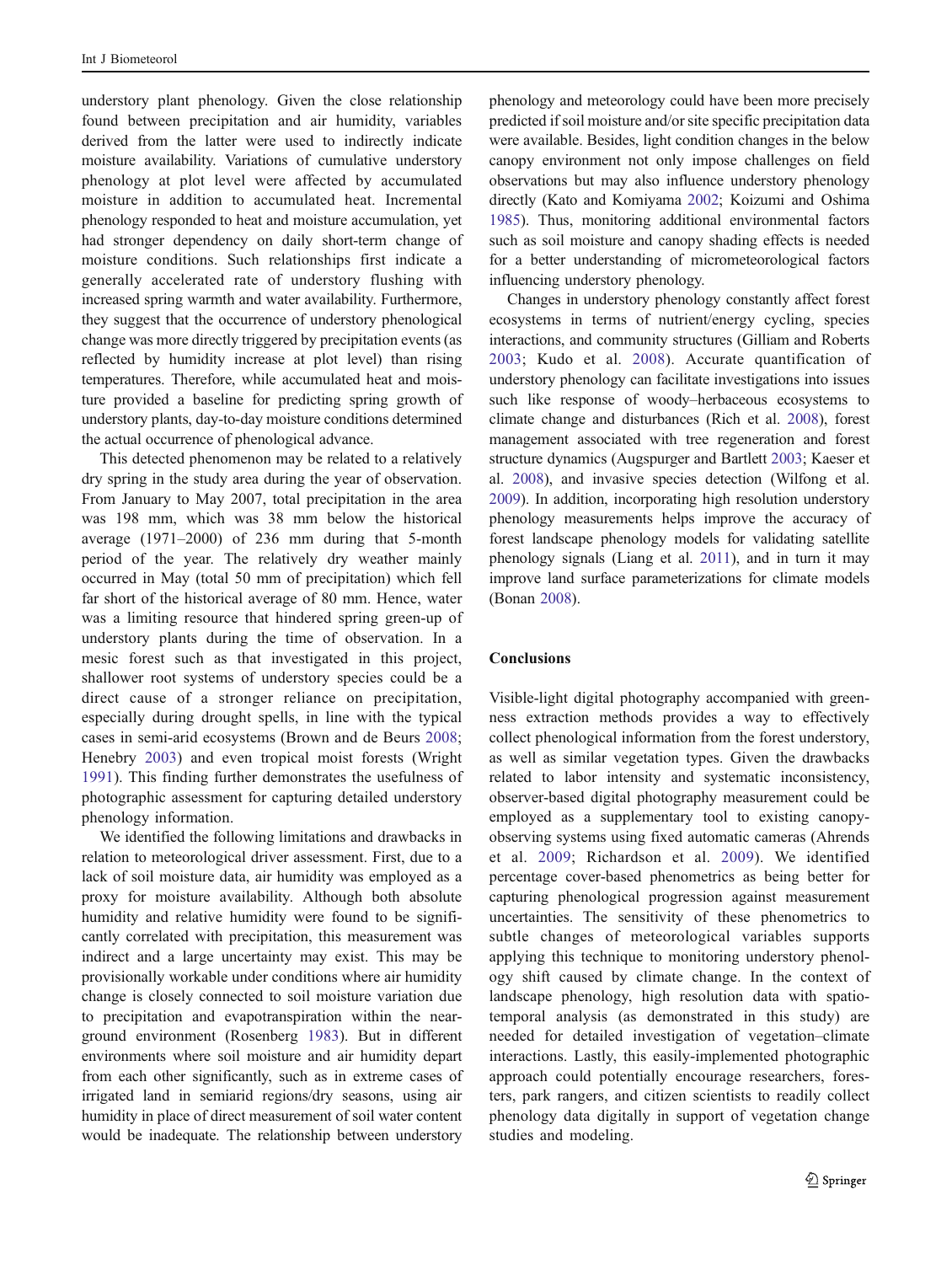<span id="page-11-0"></span>Acknowledgements Eric Graham provided insight regarding digital photo processing. Danlin Yu provided important advice on data analysis. Geoffrey M. Henebry reviewed the manuscript and offered valuable comments. Yanbing Zheng provided valuable support in statistical analysis. Thomas Barnes helped identifying understory plant species. We also thank the five anonymous reviewers who provided constructive comments. The research was partly supported by a National Science Foundation Doctoral Dissertation Research Improvement Grant, BCS-0703360.

# References

- Ahrends H, Brügger R, Stöckli R, Schenk J, Michna P, Jeanneret F, Wanner H, Eugster W (2008) Quantitative phenological observations of a mixed beech forest in northern Switzerland with digital photography. J Geophys Res 113:G04004. doi[:10.1029/](http://dx.doi.org/10.1029/2007JG000650) [2007JG000650](http://dx.doi.org/10.1029/2007JG000650)
- Ahrends H, Etzold S, Kutsch W, Stoeckli R, Bruegger R, Jeanneret F, Wanner H, Buchmann N, Eugster W (2009) Tree phenology and carbon dioxide fluxes: use of digital photography for process-based interpretation at the ecosystem scale. Clim Res 39:261–274
- Augspurger C, Bartlett E (2003) Differences in leaf phenology between juvenile and adult trees in a temperate deciduous forest. Tree Physiol 23:517–525
- Beatty S (1984) Influence of microtopography and canopy species on spatial patterns of forest understory plants. Ecology 65:1406– 1419
- Bonan G (2008) Forests and climate change: forcings, feedbacks, and the climate benefits of forests. Science 320:1444–1449
- Brosofske K, Chen J, Crow T (2001) Understory vegetation and site factors: implications for a managed Wisconsin landscape. For Ecol Manag 146:75–87
- Brown M, de Beurs K (2008) Evaluation of multi-sensor semi-arid crop season parameters based on NDVI and rainfall. Remote Sens Environ 112:2261–2271
- Brügger R, Studer S, Stöckli R (2007) Die Vegetationsentwicklungerfasst am Individuum und über den Raum (Changes in plant development-monitored on the individual plant and over geographical area). Schweiz Z Forstwes 158:221–228
- Buck A (1981) New equations for computing vapor pressure and enhancement factor. J Appl Meteorol 20:1527–1532
- Burrows S, Gower S, Clayton M, Mackay D, Ahl D, Norman J, Diak G (2002) Application of geostatistics to characterize Leaf Area Index (LAI) from flux tower to landscape scales using a cyclic sampling design. Ecosystems 5:667–679
- Conrac Corporation (1980) Raster graphics handbook. Van Nostrand Reinhold, New York
- Crimmins M, Crimmins T (2008) Monitoring plant phenology using digital repeat photography. Environ Manag 41:949–958
- Croissant Y, Millo G (2008) Panel data econometrics in R: the plm package. J Stat Softw 27:1–43
- Drewitt G, Black T, Nesic Z, Humphreys E, Jork E, Swanson R, Ethier G, Griffis T, Morgenstern K (2002) Measuring forest floor CO2 fluxes in a Douglas-fir forest. Agric For Meteorol 110:299– 317
- ERDAS (2008) ERDAS imagine field guide. ERDAS, Atlanta
- Ewers B, Mackay D, Gower S, Ahl D, Burrows S, Samanta S (2002) Tree species effects on stand transpiration in northern Wisconsin. Water Resour Res 38(7):1–11
- Fei S, Steiner K (2008) Relationships between advance oak regeneration and biotic and abiotic factors. Tree Physiol 28:1111–1119
- Gilliam F, Roberts M (2003) The herbaceous layer in forests of eastern North America. Oxford University Press, New York
- Graham EA, Hamilton MP, Mishler BD, Rundel PW, Hansen MH (2006) Use of a networked digital camera to estimate net CO2 uptake of a dessication-tolerant moss. Int J Plant Sci 167:751– 758
- Graham EA, Yuen EM, Robertson GF, Kaiser WJ, Hamilton MP, Rundel PW (2009) Budburst and leaf area expansion measured with a novel mobile camera system and simple color thresholding. Environ Exp Bot 65:238–244
- Henebry GM (2003) Grasslands of the North American great plains. In: Schwartz MD (ed) Phenology: an integrative environmental science. Kluwer, Dordrecht, pp 157–174
- IPCC (2007) Climate change 2007: the physical science basis. Contribution of working group I to the fourth assessment report of the Intergovernmental Panel on Climate Change. Solomon S, Qin D, Manning M, Chen Z, Marquis M, Averyt KB, Tignor M, Miller HL (eds). Cambridge University Press, Cambridge
- Jensen JR (2000) Remote sensing of the environment: an earth resource perspective. Prentice Hall, Upper Saddle River
- Kaeser M, Gould P, McDill M, Steiner K, Finley J (2008) Classifying patterns of understory vegetation in mixed-oak forests in two ecoregions of pennsylvania. Northern J Appl For 25:38–44
- Kato S, Komiyama A (2002) Spatial and seasonal heterogeneity in understory light conditions caused by differential leaf flushing of deciduous overstory trees. Ecol Res 17:687–693
- Kirkham M (2004) Principles of soil and plant water relations. Elsevier, Amsterdam
- Koizumi H, Oshima Y (1985) Seasonal changes in photosynthesis of four understory herbs in deciduous forests. J Plant Res 98:1–13
- Kudo G, Ida T, Tani T (2008) Linkages between phenology, pollination, photosynthesis, and reproduction in deciduous forest understory plants. Ecology 89:321–331
- Lambers H, Chapin F, Pons T (1998) Plant physiological ecology. Springer, New York
- Liang L, Schwartz MD (2009) Landscape phenology: an integrative approach to seasonal vegetation dynamics. Landsc Ecol 24:465– 472
- Liang L, Schwartz M, Fei S (2011) Validating satellite phenology through intensive ground observation and landscape scaling in a mixed seasonal forest. Remote Sens Environ 115:143–157
- Lukina EV, Stone ML, Raun WR (1999) Estimating vegetation coverage in wheat using digital images. J Plant Nutr 22:341–350
- Martin L (1965) Physical geography of Wisconsin. University of Wisconsin Press, Madison
- Meier U (1997) Growth stages of mono-and dicotyledonous plants: BBCH-monograph. Federal Biological Research Centre for Agriculture and Forestry, Braunschweig
- Miller A (2002) Subset selection in regression. Chapman & Hall, New York
- Morisette JT, Richardson AD, Knapp AK, Fisher JI, Graham EA, Abatzoglou J, Wilson BE, Breshears DD, Henebry GM, Hanes JM, Liang L (2009) Tracking the rhythm of the seasons in the face of global change: phenological research in the 21st century. Front Ecol Environ 7:253–260
- Pfitsch W, Pearcy R (1989) Daily carbon gain by Adenocaulon bicolor (Asteraceae), a redwood forest understory herb, in relation to its light environment. Oecologia 80:465–470
- Pratt W (2001) Digital image processing. Wiley, New York
- R Development Core Team (2009) R: a language and environment for statistical computing. R Foundation for Statistical Computing, Vienna, Austria. <http://www.R-project.org>
- Rich P, Breshears D, White A (2008) Phenology of mixed woodyherbaceous ecosystems following extreme events: net and differential responses. Ecology 89:342–352
- Richardson AD, Jenkins JP, Braswell BH, Hollinger DY, Ollinger SV, Smith ML (2007) Use of digital webcam images to track spring green-up in a deciduous broadleaf forest. Oecologia 152:323–334